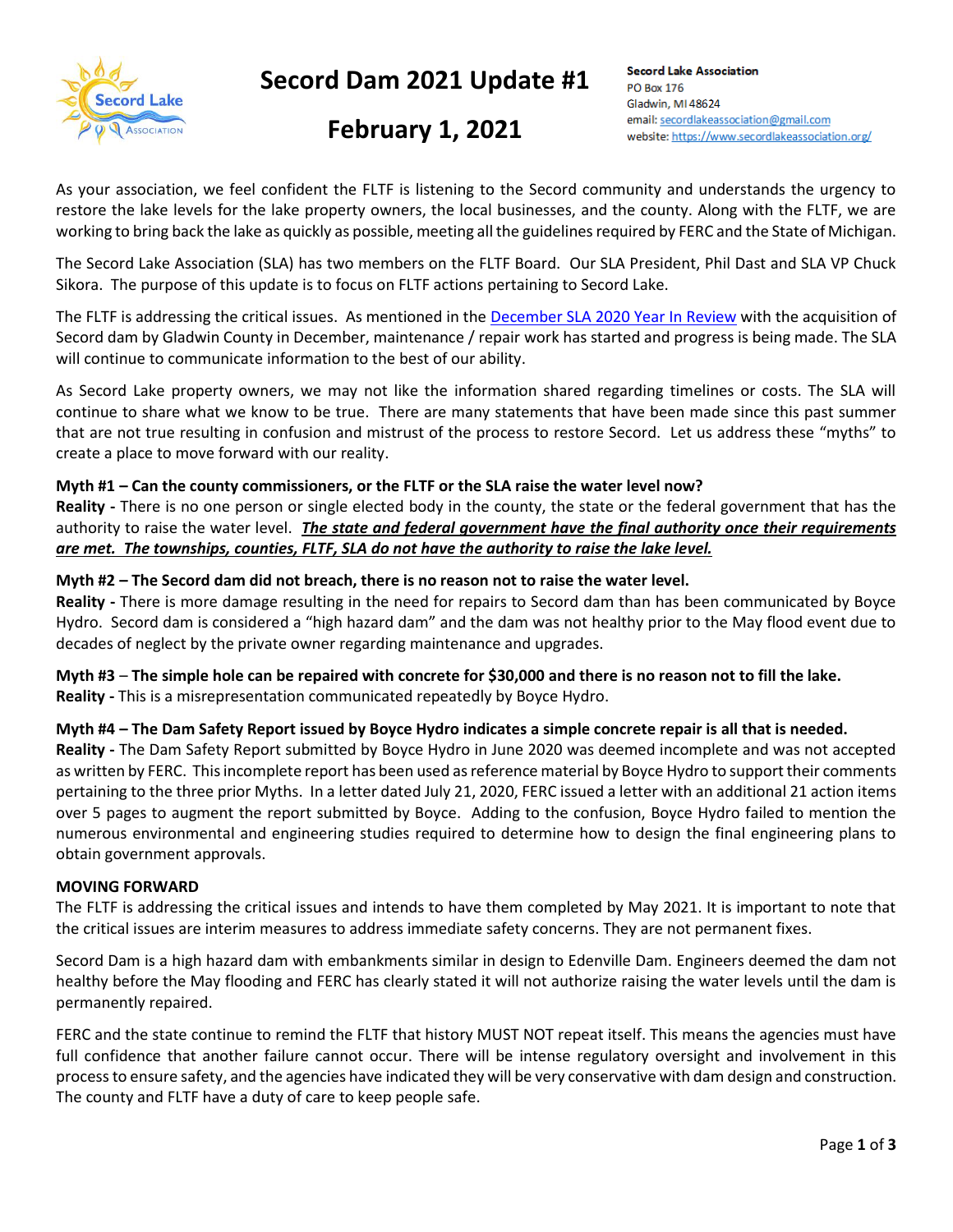The final construction timeline will depend on receiving regulatory approval from the agencies for design. The FLTF will follow the process and timing as set forth by the regulatory agencies.

Before Secord construction can begin, as the dam owner the county via the FLTF must provide:

- Independent forensic investigation report
- Public Informational Presentation of Feasibility Study
- Rain study (probable maximum precipitation or PMP study)
- Flood study (probable maximum flood or PMF study)
- Hydrology and modeling
- Preliminary engineering reports
- Submittal for USDA funding approval
- Final design and construction plans
- EGLE Permitting
- Approval of financing
- Bid letting
- Computation of costs
- Special assessment hearings

According to FLTF engineers, in consultation with state and federal authorities, the following items are critical to the restoration of interim lake levels at Secord Lake.

- 1. **Completion of FERC's Risk Analysis** of restoring the lake to a safe interim level while the permanent repairs are being implemented. FERC staff advised the FLTF on January 5, 2021, that the analysis has been completed and a draft report is under review. FERC provided no indication when the report would be finalized and made available.
- 2. **Independent Forensic Team Investigation Findings.** FERC staff confirmed the investigation is still in progress. FLTF expects the investigation will be completed in 2021, but neither FERC, the State, nor FLTF have any control over the investigation team. The team is completely independent.
- 3. **Spillway Adequacy.** Secord is classified a High Hazard dam. The existing "zero freeboard discharge capacity" (i.e., filling the lake to the brim with no room for wave action or wind run-up) is 12,130 cubic feet per second (cfs). According to the latest Ayers analysis, the ½ probable maximum flood (PMF) flow based on EGLE criteria is 18,000 cfs. The full PMF flood (FERC criteria) is 43,000 cfs. These values will likely change based on the probable maximum precipitation (PMP) and updated flood studies. Before Secord Lake can come back up, the spillway capacity needs to be increased to pass an inflow design flood as determined by the agencies. It is unlikely that regulators would allow the lake to be brought back up until additional spillway capacity is installed.
- 4. **Water Retaining Structures**. The earthen embankments are of similar design to the Edenville embankment, which failed during the May 2020 flood event. A July 21, 2020 FERC letter identifies concerns with embankment seepage, sloughing and the functionality of the drainage system. Geotechnical investigations and structural analyses are required to address these concerns. Until these issues are addressed, engineers assess the ability of the embankments to safely withstand another flood event is uncertain – at best.
- 5. **Hydropower**. Based on Essex's October 2020 discounted cash flow analysis, Secord would not produce positive cash flows over the 20-year study period. The Net Present Value (NPV) of revenues over the study period is estimated to be over \$1 million. Deducting operating and maintenance costs of \$830,000 yields a margin of \$260,000. Capital expenditures for relicensing, interconnection, and equipment replacements total \$920,000, resulting in a negative NPV of \$660,000 over 20 years.